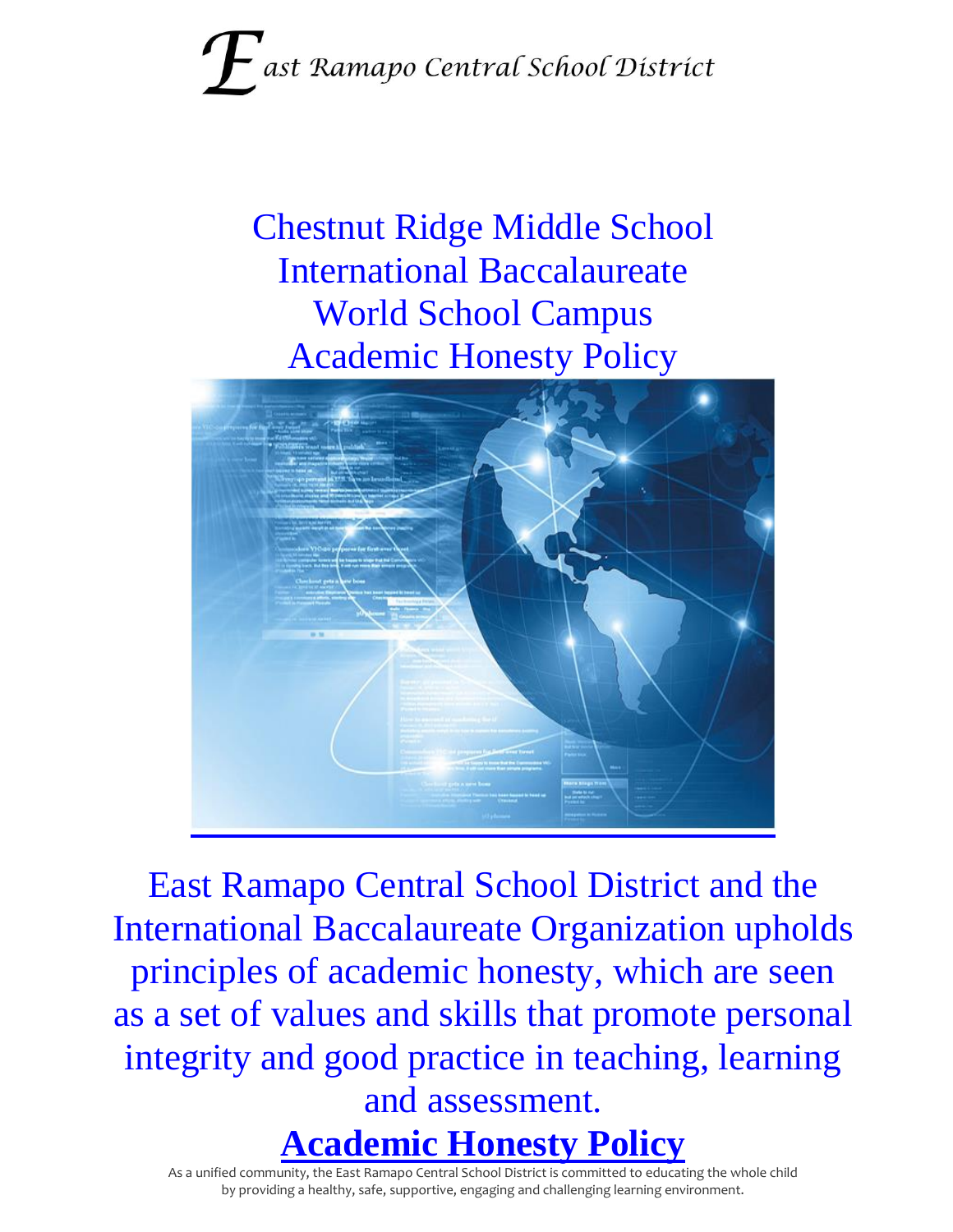

Chestnut Ridge Middle School views academic honesty as a core value which is embodied in many aspects of the IB learner profile. By promoting a culture of integrity and honesty from a young age, students are encouraged to build the skills needed to conduct their academic work in a principled manner, to credit source material appropriately, and to acknowledge any ideas not their own. To avoid plagiarism, students should always cite materials and ideas that are NOT their own. At Chestnut Ridge Middle School, the MLA citation format is required. Furthermore, the IB Learner Profile is the cornerstone to the school's Academic Honesty Policy. Chestnut Ridge Middle School's academic honesty policy encourages our students to be:

- $\triangleright$  Inquirers who acquire the skills necessary to conduct inquiry and research
- $\triangleright$  Knowledgeable who explore concepts, ideas, and issues
- $\triangleright$  Principled who act with integrity and honesty, and take responsibility for their own actions
- $\geq$  Open-minded who are accustomed to seeking and evaluating a range of points of view
- $\triangleright$  Risk takers who are brave and articulate in defending their beliefs

By choosing to adhere to these attributes, students are choosing not to take part in academic misconduct. Choosing not to take part in academic misconduct means students value learning and are working in accordance with the learner profile – they are conducting themselves as principled, caring, risk-taking, and thinking individuals in all areas of their academic work.

The Academic Honesty Policy is designed to define and clarify the expectations associated with the submission of authentic work. This Policy will provide staff, students, parents, counselors, and administrators with a common understanding of malpractice, define the responsibilities of all parties in preventing malpractice, and encourage principled behavior in the learning environment of our schools.

Academic honesty is acknowledging responsibility for the production of the student's own work, recognition of the work of others, and maintaining honor and trust in the learning environments of our school. In order to understand appropriate academic honesty practice, it is important to clarify behavior that can lead to an unfair advantage in academic work, hereby referred to as malpractice.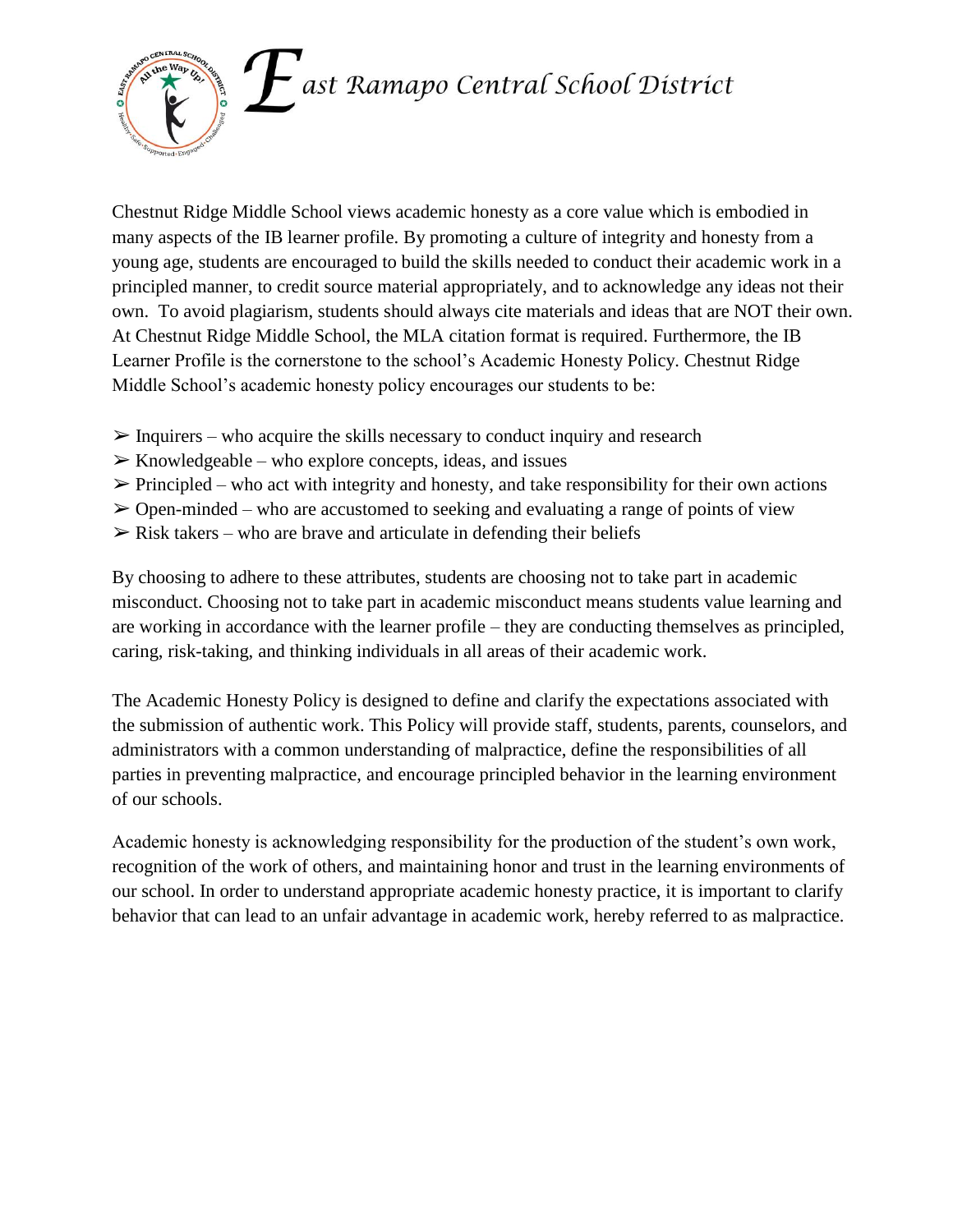

 $\boldsymbol{F}$ ast Ramapo Central School District

### **Definitions**

#### **Plagiarism**

An act or instance of using or closely imitating the language and thoughts of another author without authorization and/or the representation of that author's work as one's own, without crediting the original author. Plagiarism equally applies to work other than text (i.e. art, music, etc.)

It is important that students understand how to appropriately use another author's work in their assignments to avoid both intentional and unintentional instances of plagiarism.

#### **Examples:**

- Any representation of others' work as your own
- Non-original work that is not cited and appropriately referenced in submissions
- Copying information from a book or a website
- Misuse of quotation marks, paraphrasing, and in text citations makes authorship unclear
- Failure to identify source of elements of nonverbal work (i.e. painting, dance, photo, proof, musical composition, etc.) that you've derived your work from

#### **Collusion**

Supporting malpractice by another student, including allowing one's work to be accessed or copied or submitted for assessment by another student.

#### **Examples:**

- Helping someone else cheat both deliberately and through support
- Allowing your work to be copied and/or submitted by another student
- Representing significantly unequal work as an equal collaboration
- Writing a paper or doing homework for another student
- Sharing information about assessment content and questions with other students

Collusion is not to be confused with collaboration. **Collaboration** is working with others towards the same goal with the intentional sharing of ideas through teacher sanctioned groups. Collaboration, when permitted by the teacher, is legitimate and permissible. It is important to note that teachers must be clear with assignment guidelines to specify what is collaboration versus collusion, on any given task.

#### **Duplication of Work**

Students cannot submit the same work. All work should be original unless discussed with the instructor in advance.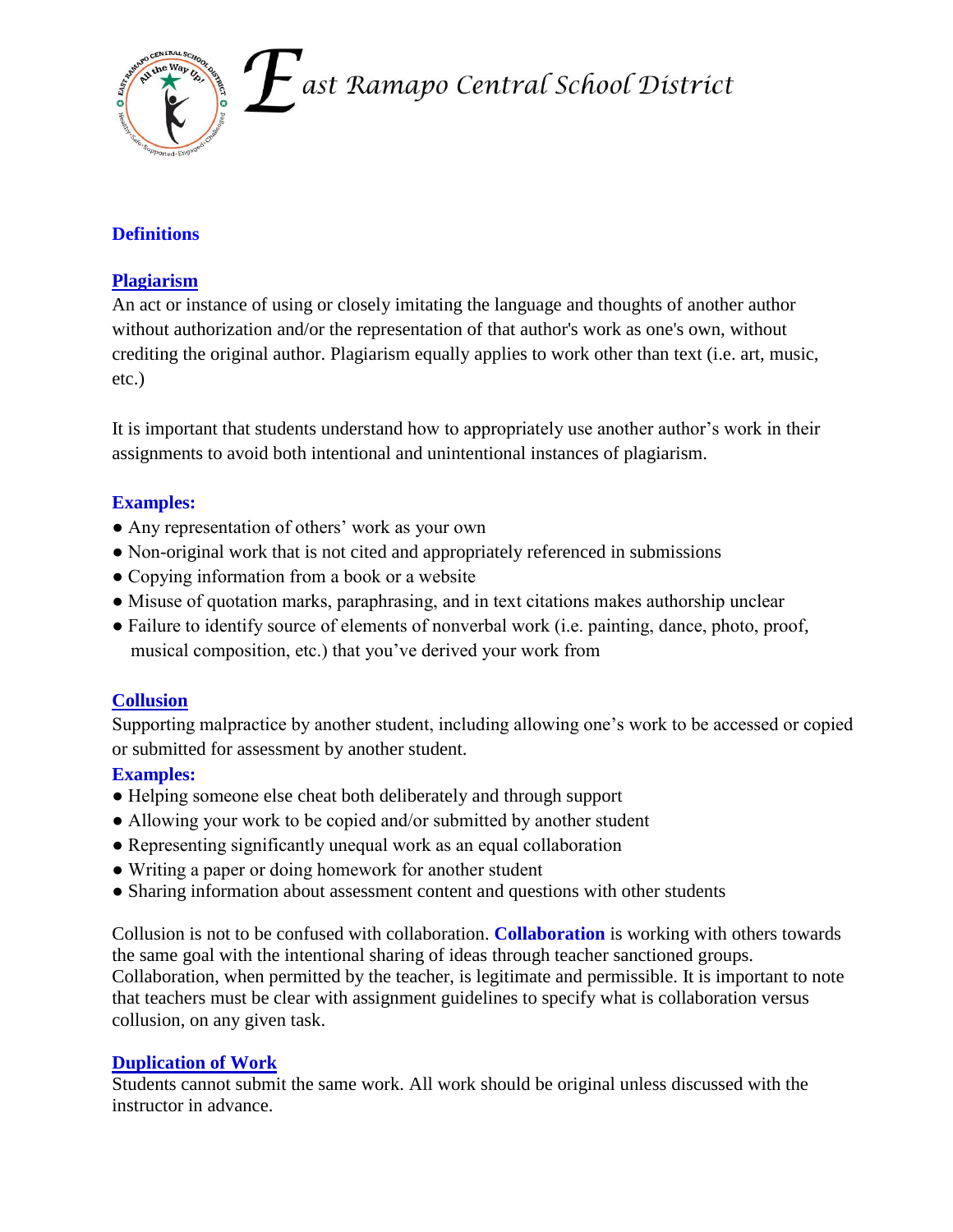

ast Ramapo Central School District

## **Unfair Practice**

This is defined as any action that gives a student an unfair academic advantage. **Examples:** 

- Falsifying records
- Falsifying data
- Sharing passwords and/or using unauthorized material
- Disclosing information about assessments
- Altering grades
- Phony citation
- Impersonating person
- Misconduct during testing times

*It is the understanding of all school personnel that when a student puts his or her name on any assignment, he or she is submitting it as his or her own and acknowledging original ownership.*

#### **Roles and Responsibility in Supporting Academic Honesty**

#### **Faculty: (including teachers-assistance and aids, counselors, media specialists, support staff)**

- Communicate appropriate collaboration versus collusion with each assignment
- Teach a recognized citation convention for written and non -written works **Media Specialist**
- Demonstrate and model academic honesty in presentations, etc.
- Assure students in class understand that when they submit a task as their own, they are representing that have not received nor given aid on assignments or assessments
- Minimize temptation for malpractice in assignments/assessment situations
- Communicate with students, parents, counselors, administrators with concerns and malpractice offenses
- Teachers, administrators, and counselors involve students in reflection/discussion in the instance of malpractice

# **Example of MLA Citation**

#### *MLA 8th Edition In-Text Citations of Sources*

*When citing a work within the text of a paper, students must try to mention the material being cited in a "signal phrase" that includes the author's name. After that phrase, the page number in the work referred to must be inserted in brackets. In ELA, students cite in order to show text evidence.*

#### *For example:*

*In the last paragraph, Dickens mentioned that the response "far exceeded their expectations" (492).* 

#### *MLA8th Edition Bibliography / Works Cited List*

*Sources are referred to in a "Works Cited" list that should begin at the top of a separate page after the last page of a research project. The Works Cited List should be arranged in alphabetical order, based on the first word of each entry. For most entries, this will be the last name of the author. As a general rule, the names of authors are inverted (i.e. last name, first).*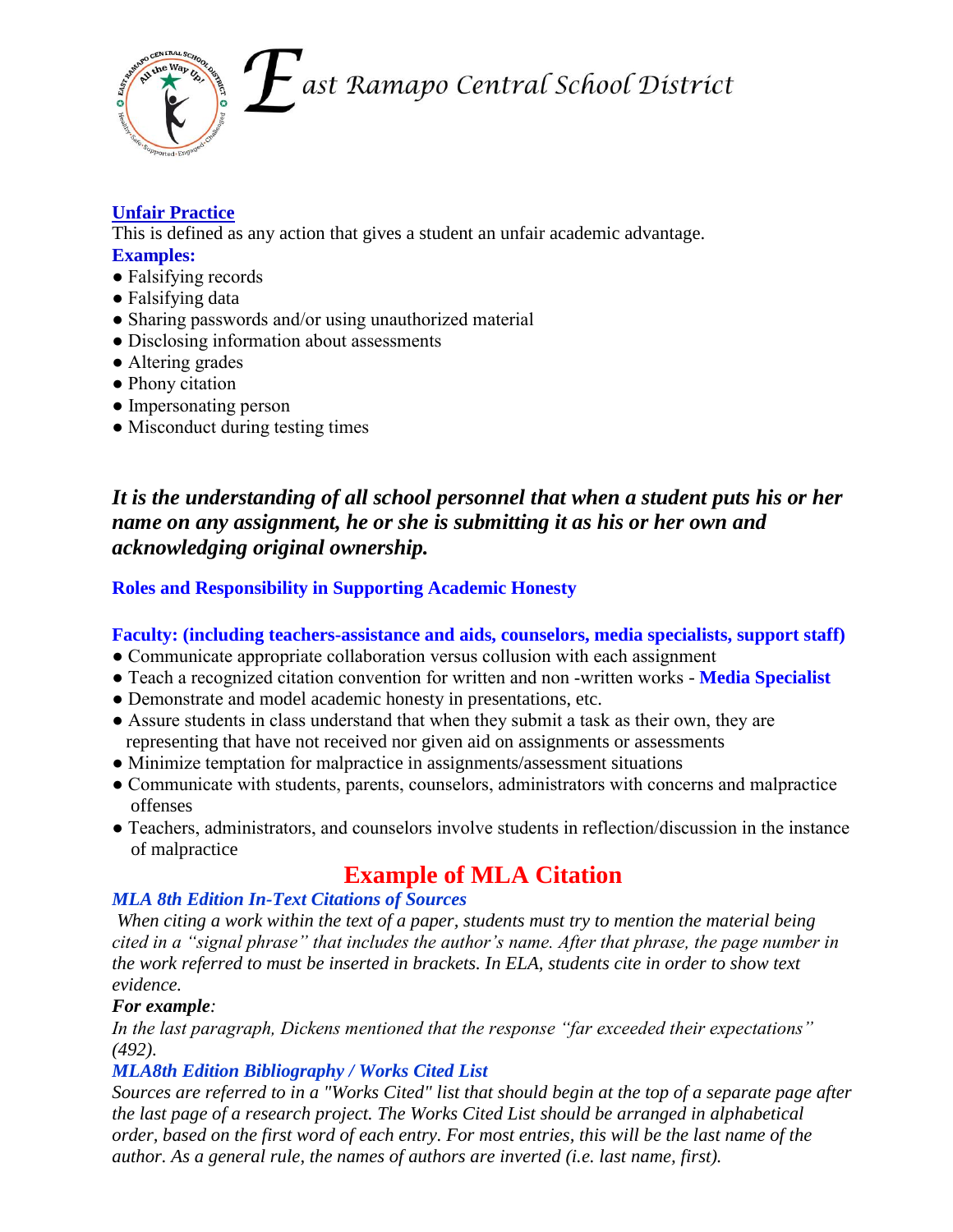

#### *Format:*

*Author. Title. Title of the Article. Other contributors, Version, Number, Publisher's name,* 

 *Date of publication, Location*

#### *Sample Citations:*

*Goodwin, Doris. Team of Rivals: The Political Genius of Abraham Lincoln.*

 *Simon & Schuster, 2012.*

*Middlekauff, Robert. The Glorious Cause: The American Revolution. Oxford UP, 2007.* 

#### **IB Learner/Students:**

- Confirm understanding of academic honesty with signature on Code of Conduct form each year
- Report malpractice violations to a trusted school employee
- Work to produce authentic work
- Understand that putting name on assignment certifies it as your own work, cited appropriately
- Minimize malpractice temptation by balancing time appropriately
- Ask for guidance when you are unsure

#### **Administration & IB Coordinator:**

- Support Academic Honesty Policy and investigate all counselor/teacher reports of malpractice
- Ensure that all staff, students, and parents understand definitions, responsibilities, and repercussions
- Ensure the Academic Honesty Policy is applied consistently throughout the school
- Provide staff development and guidance on academic writing and referencing systems that are available
- Provide teachers with material to guide students in maintaining academic honesty
- Make parent and student contact to reflect on malpractice incidents

#### **Parents, guardians, and/or outside support:**

- Read/sign Code of Conduct form
- Encourage your child to practice academic honesty
- Encourage your child to cultivate a culture of academic honesty in school
- Address concerns of academic misconduct/malpractice with your student and school personnel if necessary
- Monitor hired tutors to assure authentic student work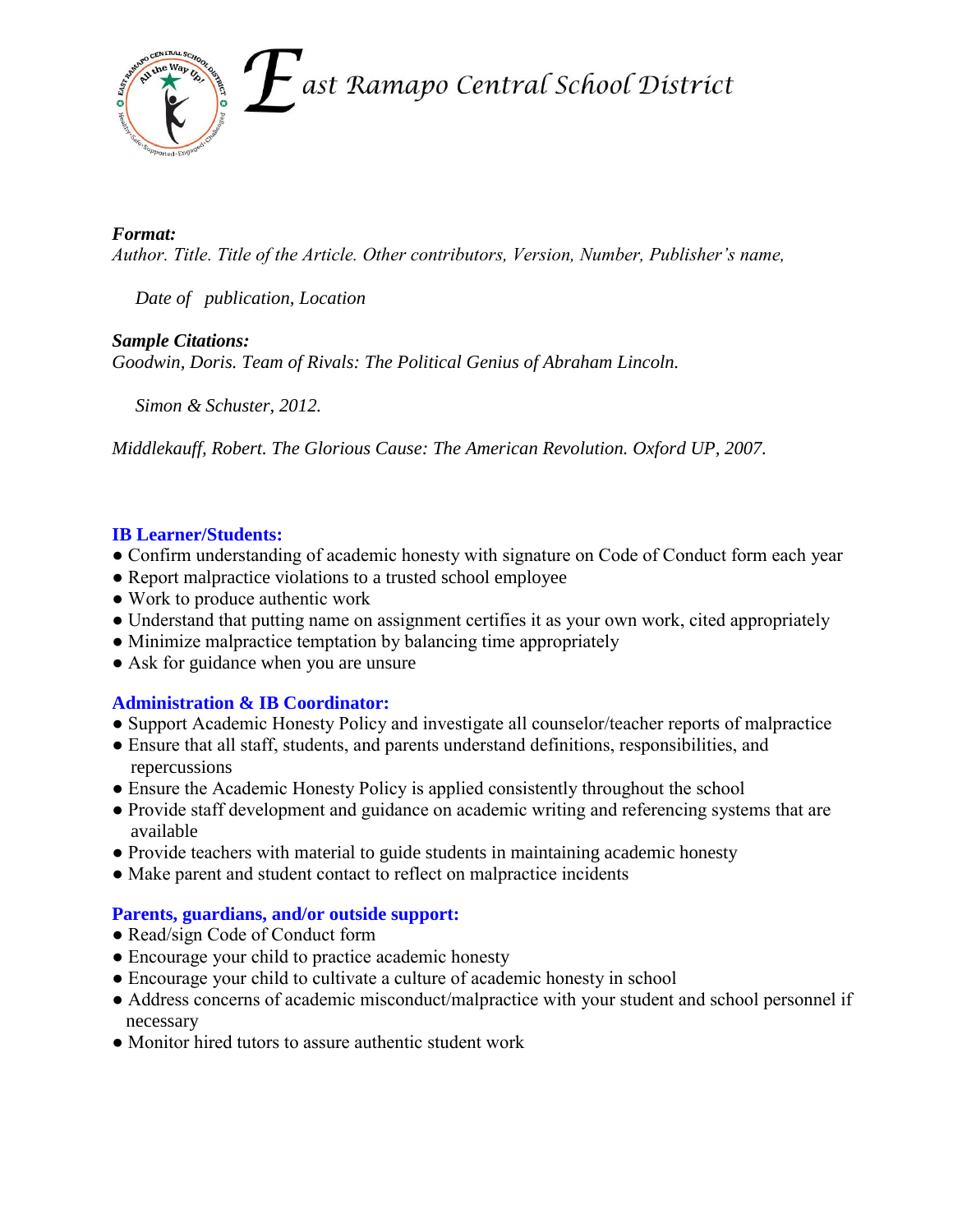ast Ramapo Central School District



#### **Consequences for Academic Misconduct**

If it has been determined that a student has committed an act of academic misconduct, parents will be notified by the teacher and/or school administrator.

Depending on the severity of the incident, as well as the frequency of occurrence, consequences may include:

- A counseling meeting with student, teacher, counselor, and/or Assistant Principal
- **•** Partial credit or a zero
- A re-do or revision of the assignment or assessment
- Ineligibility for honor roll that quarter
- A record of all cheating will be kept in the Guidance and Principal's office
- Possible ineligibility for National Junior Honor Society. If the student is presently a member of the National Junior Honor Society, a hearing will be conducted according to the Society's guidelines

#### **Communication Plan**

This Academic Honesty Policy will be published on the school and district website, and a QR Code will be placed in the School's Newsletter, Cougar Roll, along with a brief synopsis. In addition, the Academic Honesty Policy will be discussed in September for each middle school year and published in student planners where appropriate. All members of the community will be updated on the Academic Policy via presentations at school assemblies, and staff and parent meetings.

#### **Review of the Academic Honesty Policy:**

The Academic Honesty Policy will be updated annually by Chestnut Ridge Middle School Leadership team.

● Written, 2018 by Bernidette Grant, International Baccalaureate Coordinator, Jennifer Guitzet, Reading Specialist and National Junior Honor Society Adviser, Collette Politzer, Media Specialist.

#### **Footnotes:**

Citation of schools and districts referenced in the writing of this policy:

- East Ramapo Central School District Code of Conduct
- MYP: From Principles to Practice (September 2014)
- Bloomfield Hills Middle School
- Sunset Ridge Middle School and the Connecticut IB Academy